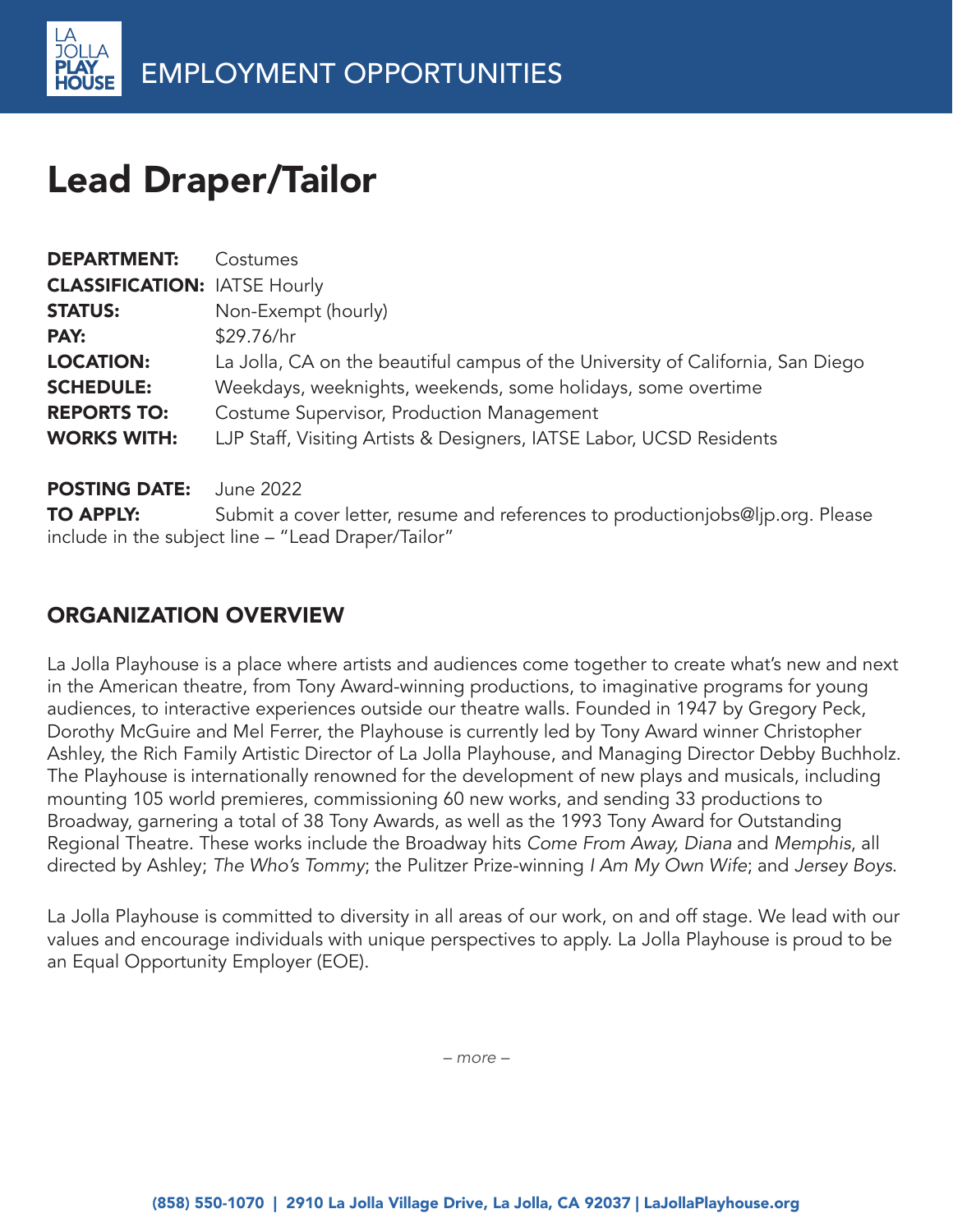#### STATEMENT OF JOB

Under the direction of the Costume Supervisor, the Lead Draper/Tailor serves as a key member of La Jolla Playhouse's Production Department Staff. This position works in a fast-paced and detail-critical environment. The Lead Draper/Tailor works with the Costume Designer, Costume Supervisor, First Hand, and Stitchers to pattern costumes, conduct fittings, supervise the construction of costumes and guide the process of alterations and notes through the costume work floor for all assigned La Jolla Playhouse productions. The strongest candidate is an artist, technician, and leader committed to the artistic vision, mission and values of La Jolla Playhouse.

### ESSENTIAL JOB DUTIES

- Create patterns for costume pieces based on the Costume Designer's sketches and research.
- Fit all mock ups and costumes to insure proper look and functionality.
- Measure actors as requested by the Costume Supervisor.
- Allocate work on the costume shop floor ensuring that work is achieved to the desired standard, making recommendations for improvements when necessary.
- Train, instruct, and motivate First Hands and Stitchers as needed.
- Be innovative in the research, development, and creation of unusual specialty items as called for in the scripts for LJP productions.
- Consult with the Costume Supervisor on production needs including the viability of the design, budget estimates, labor requirements, selection of materials, and calculation of quantities.
- Decide the most suitable techniques and processes to achieve the desired effects relating to the artistic vision of the design.
- Advise Costume Supervisor of any issues arising out of the build process and offer possible solutions.
- Give constructive advice to the Costume Designer and others on techniques and materials in order to achieve completion of the project in the most efficient manner.
- Keep accurate and detailed records of work done including labeled patterns, use of various interfacings and notions, yardage usage, and other relevant information.
- Inform Costume Supervisor of shop material and supply needs in a timely fashion.
- Supervise the completion and delivery of rehearsal mock ups as needed.
- Ensure that assigned costume shop workspaces are kept in a clean, organized, and safe manner.
- Participate in shop clean up and specific maintenance or cleanup projects as assigned by the Costume Supervisor.
- Communicate with Costume Supervisor regarding equipment condition to ensure that all needed equipment maintenance is carried out in regular intervals.
- Be a primary reference point for the Costume Designer, Costume Supervisor, and Wardrobe Supervisor on all matters relating to the construction and care of costume pieces.
- Advise and assist the Wardrobe Supervisor and Dressers in the repair and maintenance on items in use in current production if beyond capabilities of the crew.
- Check all costume shop IATSE personnel timesheets for accuracy and deliver to Steward daily.
- Read and respond to company email in a timely fashion.
- Attend costume shop staff meetings.

*– more –*